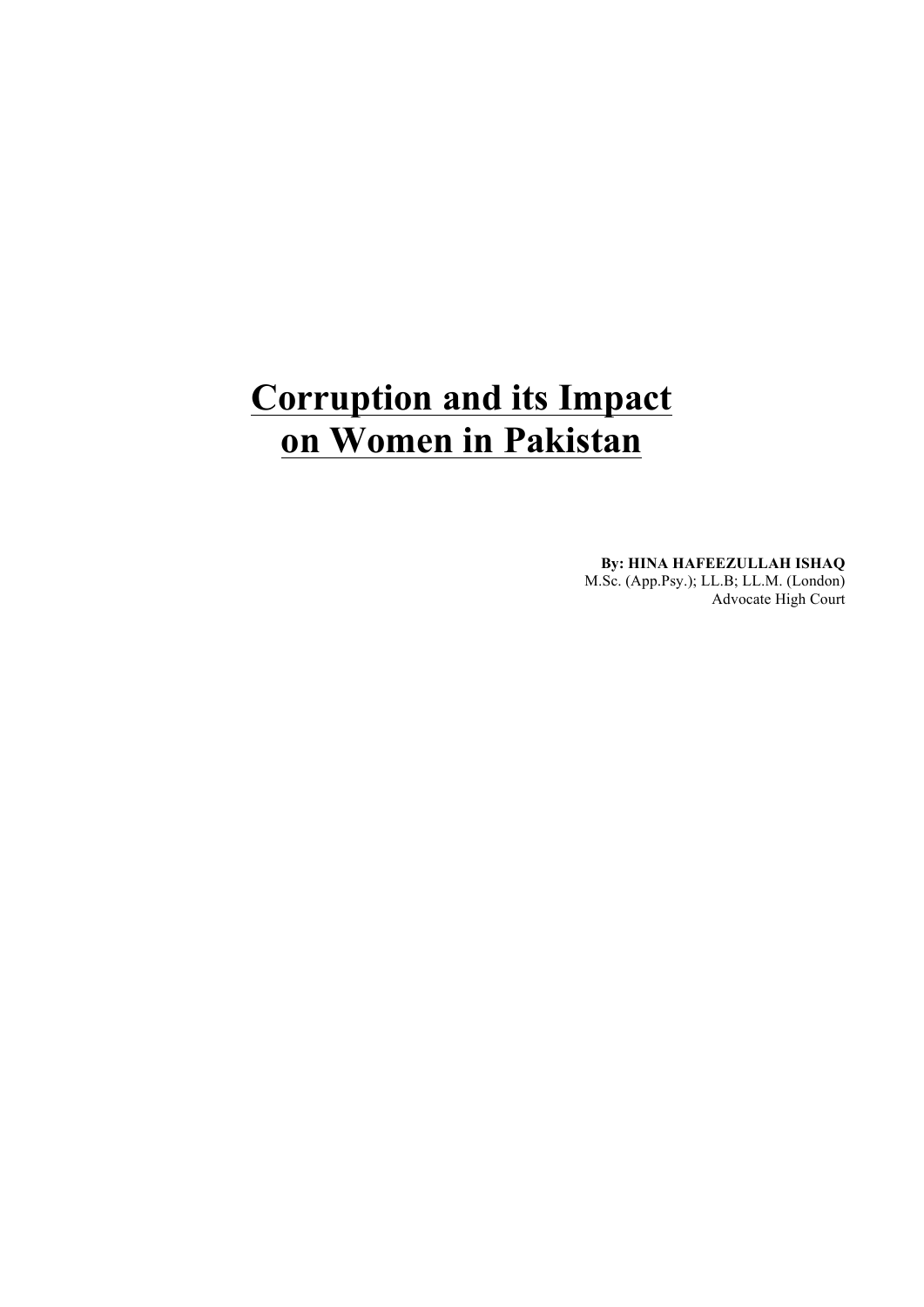## **BACKGROUND**

Corruption is not gender-specific. However, several international studies have postulated about the impact of corruption on women which is shown to be higher than that on men. It is increasingly being thought that corruption has gender-specific manifestations. The impact of corruption on women needs to be assessed on the basis of the social strata as well as how it affects women of different ages.

The aim of this paper is to address the impact of corruption on women and seeks to define 'corruption' in the context of international conventions, national law and what the word means to the average woman. It seeks to explain the various forms of corruption and how it manifests in the life of an average woman. Corruption is gradually being perceived as a violation of human rights by various international analysts, whether this holds true for the woman of Pakistan needs to be discussed and assessed.

Women are traditionally thought to be the 'fairer sex', but some suggest that this trend is changing. Women are thought to be affected by corruption more than men being vulnerable, having less access to resources, less education. Are women only victims in our society or can they be the perpetrators or beneficiaries of the fruits of corruption?

An analysis of the corruption laws currently in force in Pakistan should reveal whether the same are adequate or is there a need to revisit some or should there be new laws which can be implemented effectively. Is it possible to strengthen the existing structures to provide a shield to women to lessen their exposure to various forms of corruption or is it possible to reduce such corruption by stringent methods and transparent accountability in all spheres?

Another aspect of the paper is whether empowering of women through education and economic stability has an impact on how they perceive corruption and how they deal with it.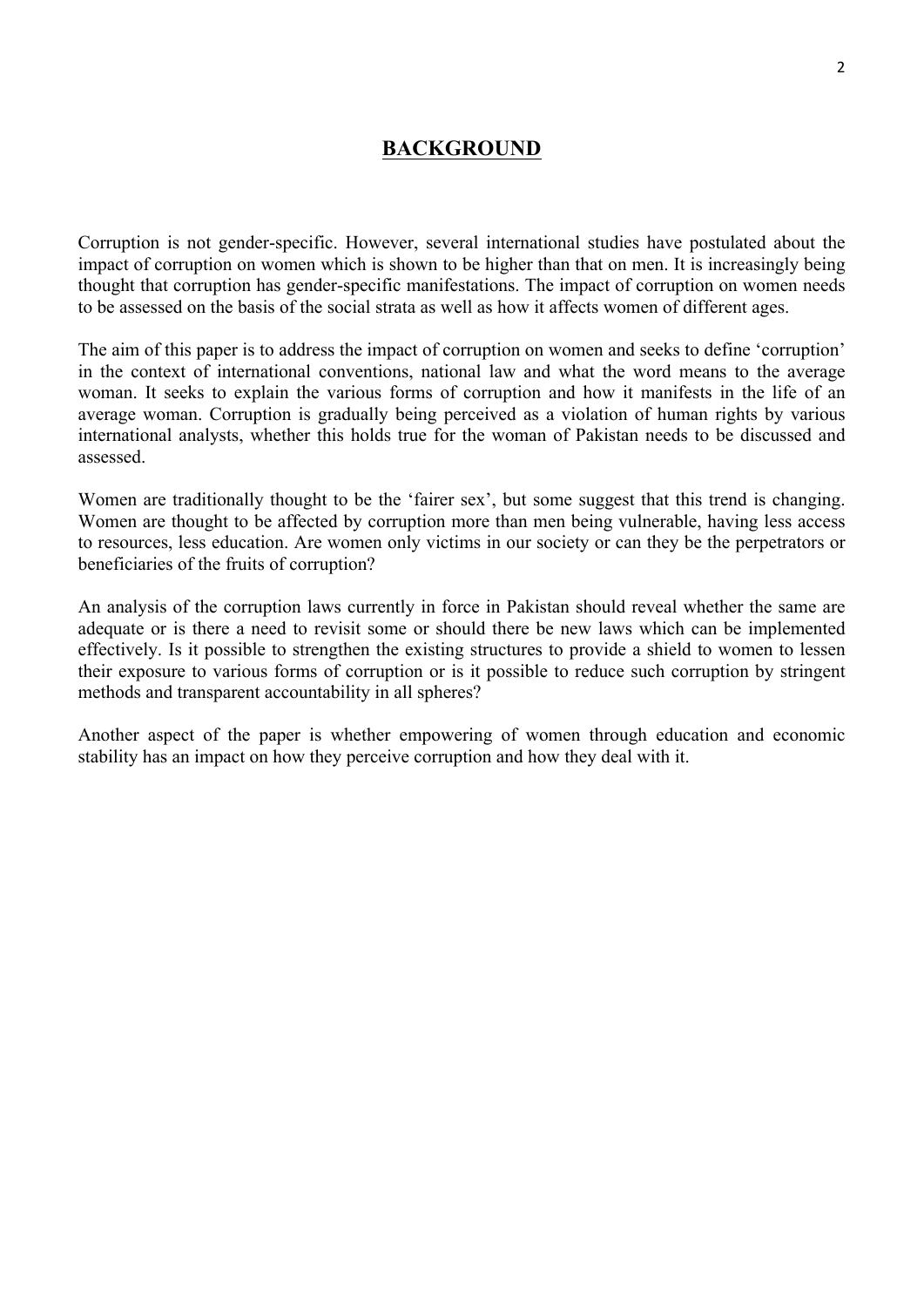## **INTRODUCTION**

## **Women's Regional Network:**

The Women's Regional Network (WRN) is a new initiative, which recognizes the need of participation of women in any dialogue, whether on peace, stability, security or on economic and social development, as a means of increasing success of these efforts. Keeping this goal in mind, the WRN has initiated a plan which aims at raising awareness and promoting the efforts of women working for national and regional stability and economic, political and physical security in Afghanistan, Pakistan and India.

The political, cultural, and economic ties that have knit together-and often entangled – Afghanistan, Pakistan and India will continue into the future. Unfortunately, conditions are deteriorating in both Pakistan and Afghanistan, and tensions are escalating in all three countries. Contributing factors include the disastrous flooding in Pakistan; the influx of refugees and migration; the enhanced influence of the drug trade; increased terrorism, and the recent discovery of mineral riches, which amplifies existing corruption. As a result, this is a critical moment for the women of the region. The reality is that migration, economic decline and war constitute a set of experiences that have a profoundly negative and potentially irreversible impact on women's lives. Furthermore, the volatile atmosphere created by such conditions requires neutral and impartial spaces for dialogue. By bringing together top women leaders from Afghanistan, Pakistan, and India, the Women's Regional Network hopes to assist in the formation of a collaborative regional network focusing on peace, security and accountability.

The focus of this effort is to forge enduring and productive relationships among women in South Asia; identify shared concerns and challenges; engage a network of global champions who support these women to meet their personal and organizational challenges with greater resiliency.

## **Defining Corruption:**

<u> Andreas Andreas Andreas Andreas Andreas Andreas Andreas Andreas Andreas Andreas Andreas Andreas Andreas Andreas</u>

The word "corruption" is derived from the Latin "*corruptus*" (spoiled) and "*corrumpere*" (to ruin; to break into pieces). There is no universally accepted comprehensive definition of corruption however it is generally defined as "the misuse of a public or private position for direct or indirect personal gain".<sup>1</sup> Corruption has been classified as 'grand corruption' and 'petty corruption'; Grand corruption is sometimes used synonymously with political corruption, referring to corruption involved in financing political parties and political campaigns. The latter also called administrative or bureaucratic corruption is the everyday corruption that takes place where bureaucrats meet the public directly. Petty corruption is also described as "survival" corruption ("corruption of need"): a form of corruption which is pursued by junior or mid-level agents who may be grossly underpaid and who depend on relatively small but illegal rents to feed and house their families and pay for their children's education. Although petty corruption usually involves much smaller sums than those that change hands in acts of "grand" or political corruption, the amounts are not "petty" for the individuals adversely affected. Petty corruption disproportionately hurts the poorest members of society, who may experience requests for bribes regularly in their encounters with public administration and services like hospitals, schools, local licensing authorities, police, taxing authorities and so on.<sup>2</sup>

Corruption has been classified by type into political, corporate and institutionalized forms. Political corruption involves lawmakers (monarchs, dictators, legislators) acting in their role as creators of the rules and standards by which a polity operates. Such officials seek bribe or funds for their political and personal benefit and provide favours to their supporters at the expense of broader public benefits<sup>3</sup>.

<sup>&</sup>lt;sup>1</sup> United Nations Handbook on Practical Anti-Corruption Measures for Prosecutors and Investigators<br><sup>2</sup> Anti-Corruption Resource Centre, Glossary http://www.u4.no/glossary/<br><sup>3</sup> On political corruption see the comprehensiv Rights: Making the Connection, Transparency International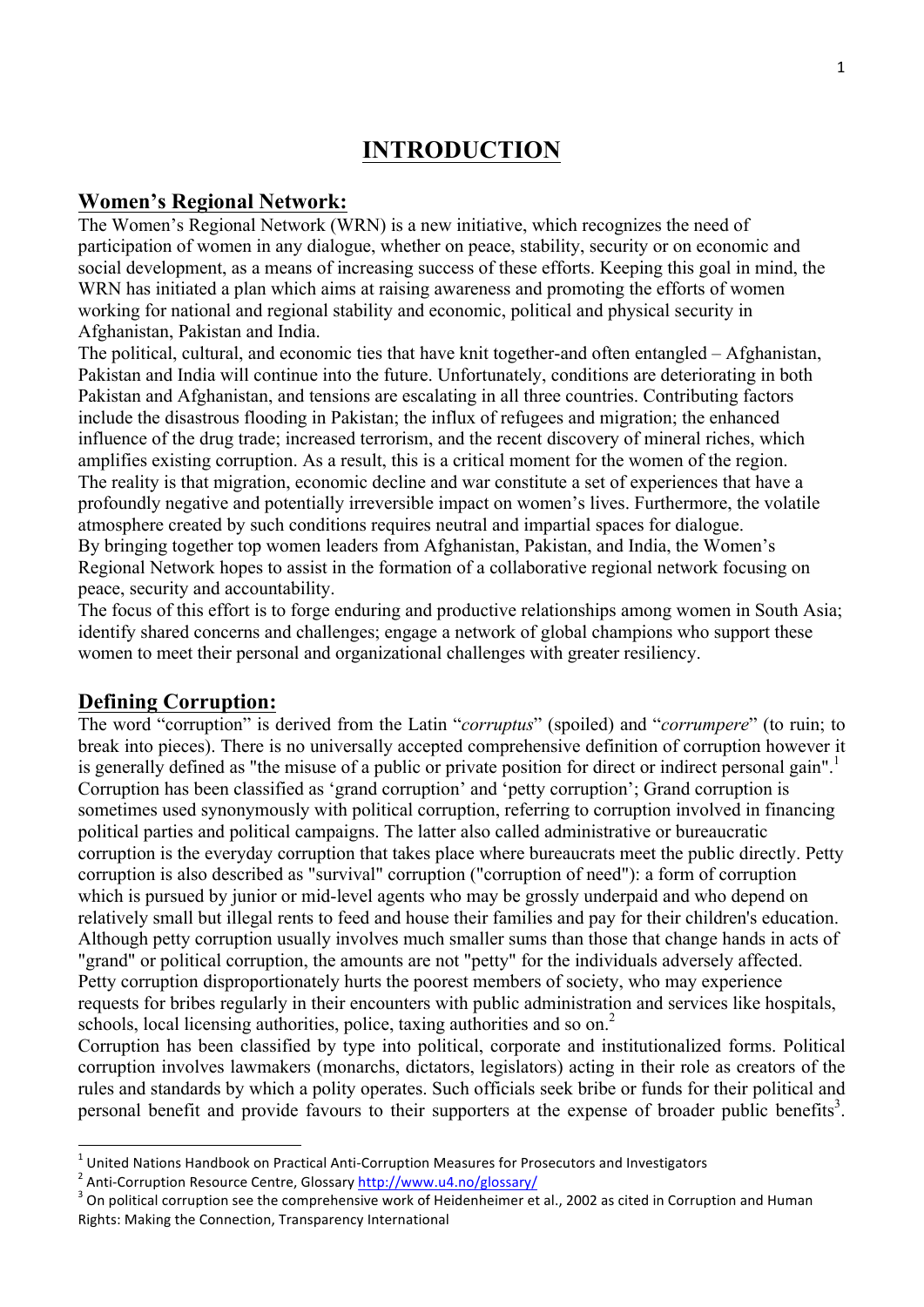Administrative corruption includes the use of bribery and favouritism to lower taxes, escape regulations and win low-level procurement contracts<sup>4</sup>. Corporate corruption occurs between private businesses and suppliers or private service providers. It also involves illegal behaviour by corporate officials for private monetary gain<sup>5</sup>. Institutionalised corruption names the behaviour of those who exploit institutional positions to influence institutional processes and actions, such as law enforcement personnel and members of the judiciary; operational corruption, narrower, describes specific activities and goals.<sup>6</sup>

The United Nations Convention against Corruption (UNCAC) was adopted in 2003 and is the first legally binding international document which sets out a number of anti-corruption measures. Although the UNCAC does not define corruption per se but instead gives a comprehensive list of what are considered core "corrupt acts":<sup>7</sup>

**Bribery:** is defined as the promise**,** made in the course of economic, financial or commercial activities, offering or giving, and/or solicitation or acceptance directly or indirectly, of an undue advantage to any person: (a) who directs or works, in any capacity, for a private sector entity, for the person himself or herself or for another person, in order that he or she, in breach of his or her duties, act or refrain from acting; (b) for a national public official himself or herself or another person or entity, in order that the official act or refrain from acting in the exercise of his or her official duties; and (c) for a foreign public official or an official of a public international organization, in order that the official act or refrain from acting in the exercise of his or her official duties, in order to obtain or retain business or other undue advantage in relation to the conduct of international business.

**Embezzlement:** by a person, in the course of economic, financial or commercial activities, who directs or works, in any capacity, in a private sector entity of any property, private funds or securities or any other thing of value entrusted to him or her by virtue of his or her position.

**Trading in Influence:** is the promise, offering or giving and/or solicitation or acceptance, to/by a public official or any other person, directly or indirectly, of an undue advantage in order that the public official or the person abuse his or her real or supposed influence with a view to obtaining from an administration or public authority of the State Party an undue advantage for the original instigator of the act or for any other person;

**Abuse of functions or position:** is the performance of or failure to perform an act, in violation of laws, by a public official in the discharge of his or her functions, for the purpose of obtaining an undue advantage for himself or herself or for another person or entity.

**Illicit Enrichment:** is a significant increase in the assets of a public official that he or she cannot reasonably explain in relation to his or her lawful income.

Laundering of Proceeds of Crime: the conversion or transfer of property, knowing that such property is the proceeds of crime, for the purpose of concealing or disguising the illicit origin of the property or of helping any person who is involved in the commission of the predicate offence to evade the legal consequences of his or her action and includes acquisition and possession of such property.

## **Womens Rights Network and Corruption:**

Due to the deteriorating conditions in Pakistan and Afghanistan tensions have escalated in both countries and India. There are many contributing factors such as the geo-political interests of the global armaments which facilitate rampant militarization, escalating defence expenditures and declining socio-economic funds. The influence of the drug and illegal arms trade has expanded.

<u> Andreas Andreas Andreas Andreas Andreas Andreas Andreas Andreas Andreas Andreas Andreas Andreas Andreas Andreas</u>

 $4$  Johnston, 2005; see also note 14, p. 11 as cited in Corruption and Human Rights: Making the Connection, Transparency International

 $^5$  Clinard and Yeager, 2005; Almond and Syfert, 1997, pp. 389-447 as cited in Corruption and Human Rights: Making the Connection, Transparency International

Bassiouni and Vetere, 1999, p. 891 as cited in Corruption and Human Rights: Making the Connection, Transparency International

 $<sup>7</sup>$  United Nations Convention against Corruption</sup>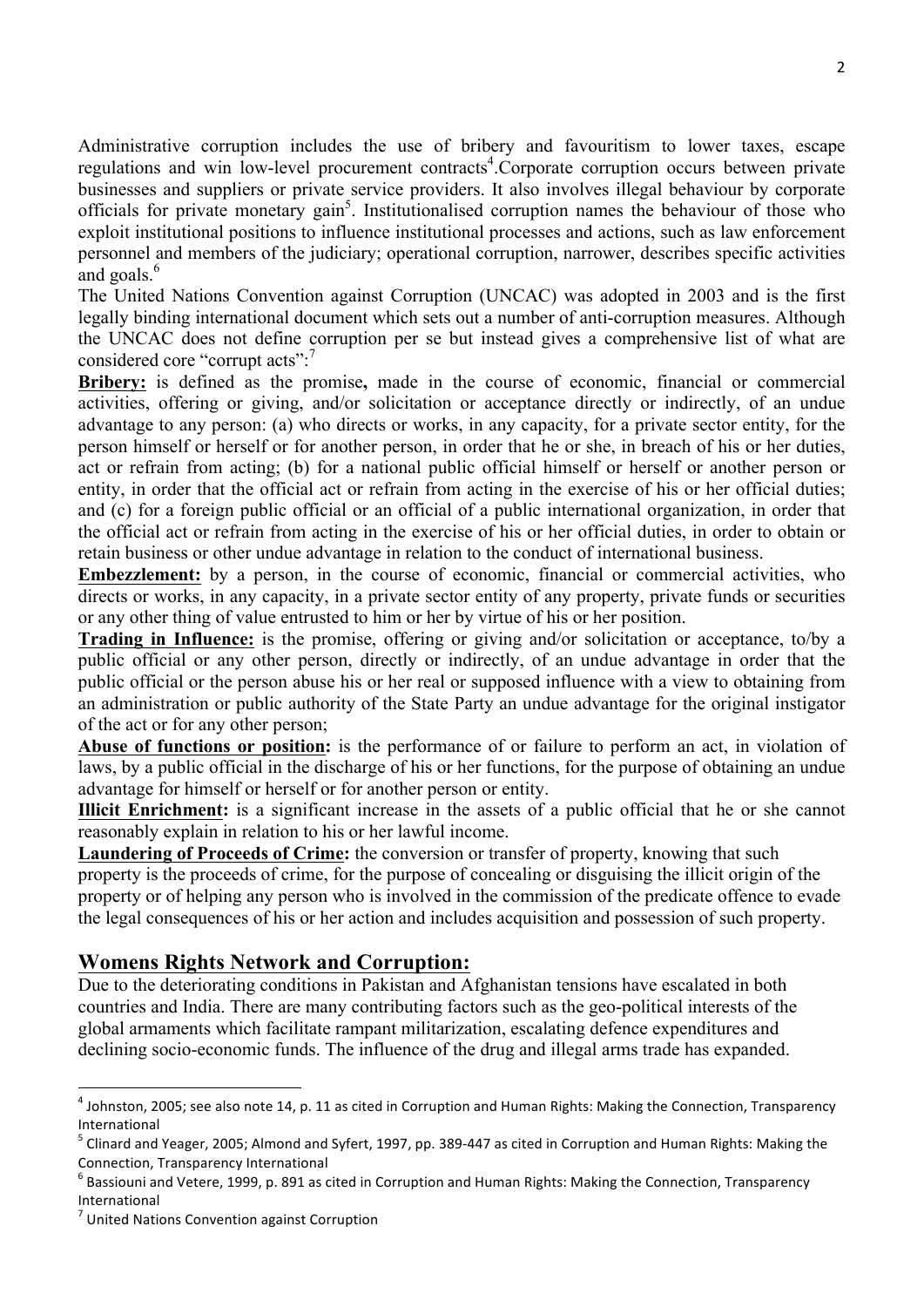Extremisms in all its forms and the politicization of the regions have an adverse impact on women's basic rights. The recent discovery of mineral riches results in predatory exploitation and has exacerbated the nexus between state and global interests, which amplifies existing corruption, making it a critical moment for the women of the region.

## **The Impact of Corruption and Its Related Practices on Women:**

Corruption is gender-neutral. However, in the recent years there is a growing body of evidence which suggests that women being more vulnerable than men are more susceptible to and disproportionately affected by the effects of corruption and corrupt acts. The other side of this argument focuses on whether women are more or less corruptible than men. A recent shift in paradigm has equated corruption as akin to a violation of human rights.

Most modern day international conventions and agreements do not refer to human rights and corruption simultaneously in the same document despite the fact that commitments made by State parties in upholding the former and combating the latter run parallel to each other.<sup>8</sup>

A report published by Transparency International links corruption with specific human rights. The report holds that not acts of corruption violate human rights directly but lays out instances when such rights might be violated. It holds that corruption may violate the principles of equality and nondiscrimination with regard to human rights as corrupt practices commonly produce unequal and discriminatory outcomes by affording one person privileged treatment over another as a result. Corruption has the potential of violating the rights to a fair trial and to an effective remedy, the rights of political participation, economic, social and cultural rights, the right to food, the right to adequate housing, the right to health, the right to education, the right to water and embezzlement of funds allocated to social programmes lead to a violation of human rights.<sup>9</sup>

The report maintains that men and women are affected by corruption differently which strengthens and promotes the existing gender based inequalities. Women are excluded from the decision making organizations and bodies because of their inaccessibility in political and economic arena, or the corridors of power. Women lack strength to challenge corruption or 'clientelism' in male dominated and administered institutions. Discriminatory laws remain in effect because of corruption in legislative and executive branches and any attempt by a woman to access justice may be affected due to lack of resources which may further be compounded by the necessity to pay bribes in order to seek redress. The representation of women through their male family members may work both ways. Women are exploited and trafficked with the active connivance of the police, border officials and members of the judiciary. It is asserted that as compared to men fewer women have access to education, acquisition of land and other productive assets. Employed women frequently receive lower salaries but mostly women have to stay at home to take care of children and the elderly. These factors lead to an overrepresentation of women in the poorest social strata of a society as well as under-representation in decision making bodies. Women are adversely and disproportionately affected by corruption. In the public sector resources are diverted from programs which aim at alleviating poverty and from basic services thus directly harming women and vulnerable dependants. Since women are more dependent on public services they are affected more by any form of corruption. Women when faced with offering bribes, which they can ill-afford in order to access basic services, including health, are affected disproportionately as bribes add to the cost of basic public services. $10$ 

## **Women in Conflict Situations and Natural Calamities :**

<u> Andreas Andreas Andreas Andreas Andreas Andreas Andreas Andreas Andreas Andreas Andreas Andreas Andreas Andreas</u>

Pakistan being the frontline State on the war against terror has a sizeable refugee population. There is a significant humanitarian crises in Pakistan because of the armed conflict and natural disasters, which

 $8$  See, for example, TI policy paper No. 1/2007 as cited in Corruption and Human Rights: Making the Connection, Transparency International

 $\degree$  Corruption and Human Rights: Making the Connection, Transparency International  $^{10}$  Corruption and Human Rights: Making the Connection, Transparency International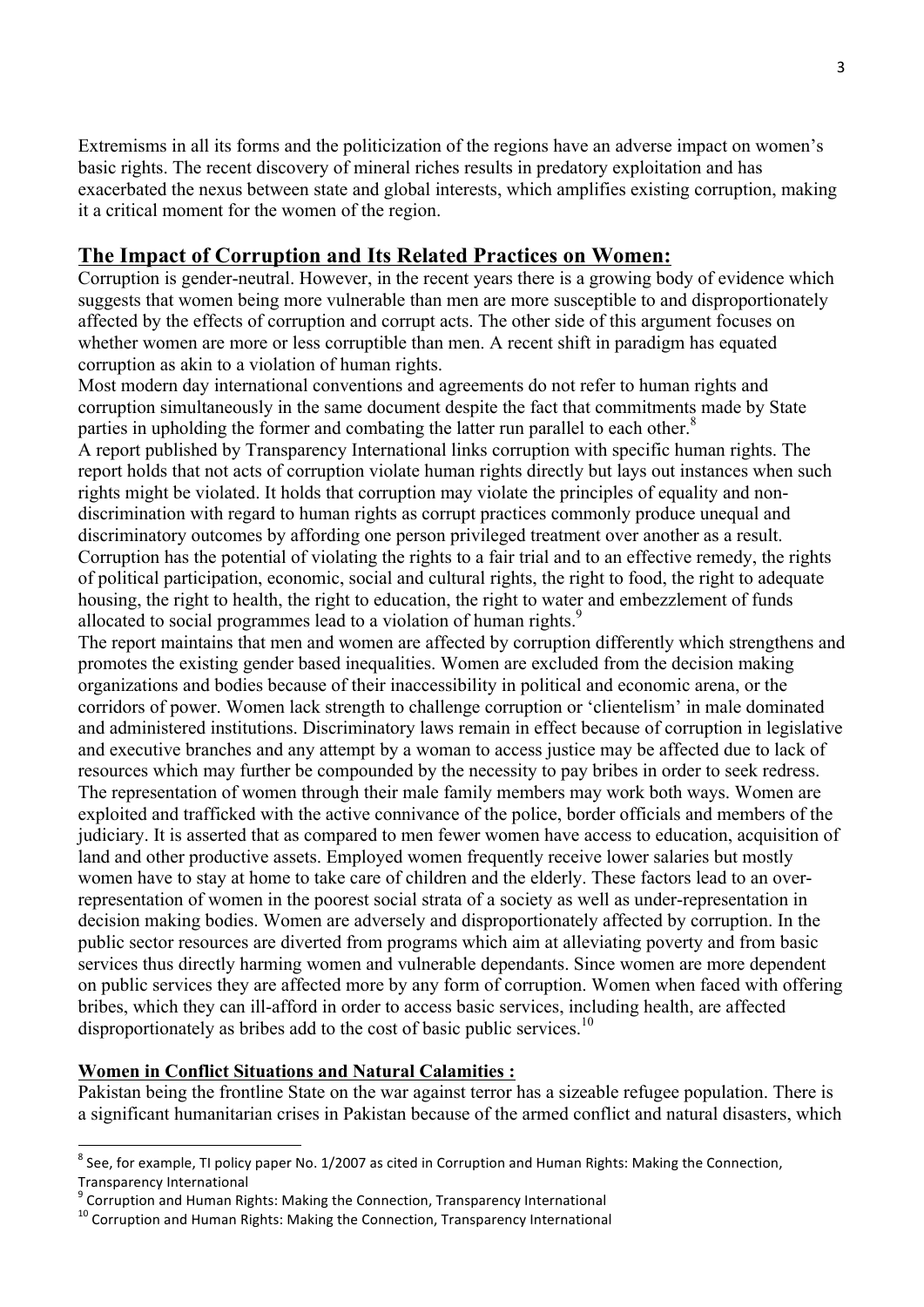include the massive earthquake of 2005 and disastrous floods in the recent years. The worst affected by these situations are women and girls. Sometimes the refugee women may be illegal immigrants, without proper identification, which makes seeking legal help and protection difficult. During such enduring times mortality rates in pregnancy and sexual violence increase and basic services like reproductive health become unavailable. Access to prenatal care, assisted delivery and emergency obstetric care vanishes. HIV infection and sexual exploitation affects the vulnerable groups including women. Due to lack of family planning facilities and services unwanted pregnancies in dangerous situations exposes women to further risks. UNFPA reports that women and children account for more than 75 per cent of the refugees and displaced persons at risk from war, famine, persecution and natural disaster. Women of reproductive age comprise a quarter of the at-risk population. One in five is likely to be pregnant. Many women forced to flee were already poor or otherwise vulnerable in the first place. Away from their partners and their communities, alone with their children, their vulnerability to sexual exploitation and violence is even higher. Vulnerability to natural disasters is increasing, exacerbated by poverty and environmental destruction. At least 90 per cent of the victims of natural disasters live in developing countries<sup>11</sup>

## **Political Sector:**

Under representation of women in the parliaments impacts them in policy making. The lack of access to resources to lead an election campaign, the exclusion of women from a male-dominated arena which decides who receives a ticket, the low turnout of women during voting due to social pressures, in violation of applicable laws all negatively impact women. In a system where political representation is based on buying and selling, on trading in influence, illegal gratification, tendering of gifts and other corrupt practices women are at an immense disadvantage. Women are also affected by embezzlement of funds meant for developmental projects and economic uplift by the political players.

#### **Public Sector Procurement:**

"Bureaucrats are public servants and bureaucracies are meant to serve the public. But as soon as a bureaucracy is established it tends to become independent and comes to regard the public as its enemy. Unfortunately most third world governments are plagued with this menace. The more the independence that it gains the less answerable is it to the public and the more corrupt does it become." Since public sector procurement takes place in a highly select and exclusive domain to which women have virtually no access, in addition to hurdles in obtaining licenses and permits to bid for such contracts, they are rarely contenders for such contracts.<sup>12</sup>

#### **Transnational Business Transactions:**

Many cases of corruption reported in emerging economies involved corporations from the first world. Transnational corruption, for example, is particularly rife in the arms trade. The ways of concealing foreign bribes are numerous. One often hears of companies effectively setting up bribery funds to buy favours from the governments of developing countries.13 Pakistan has an escalating terrorism and illicit arms which have contributed to victimization of women and children.

#### **Corruption in Development Aid:**

 

Aid rarely reaches the poor and is rarely cost-effective. Despite assertions by well-paid foreign-aid lobbyists, unconditional foreign aid has failed. 'Entrenched corruption occurs in countries with poorly protected private property rights, over-regulated markets, and a poor rule of law. In addition, two other factors contribute to the rising tide in bribe-taking: oil and gas wealth; and Western military

<sup>&</sup>lt;sup>11</sup> Promoting Gender Equality, Protecting Women in Emergency Situations http://www.unfpa.org/gender/emergency.htm<br><sup>12</sup> Masum Momaya, Women with Disabilities: How does corruption impact women?<br><sup>13</sup> http://www.iss.co.za/Pub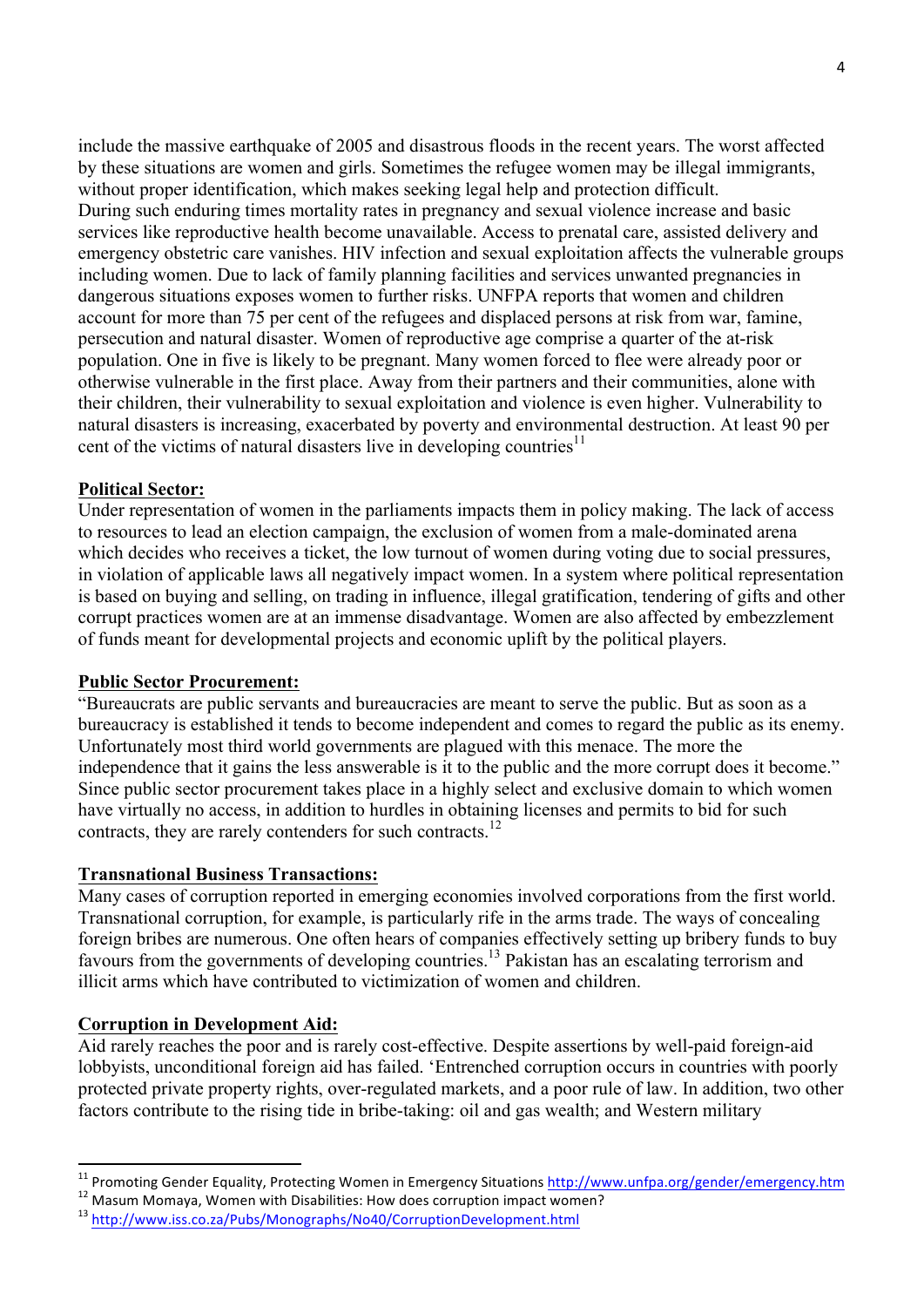intervention in Afghanistan, East Timor and Iraq resulting in highly corrupt regimes -and with it many angry young men and hence political instability.'<sup>14</sup>

#### **Corruption, Exploitation and Land Acquisition:**

Women's unequal access to productive assets exacerbates corruption and exploitation due to their vulnerability and lack of economic and social independence. Due to unequal access to land and cash crops and denial of inheritance rights, women are placed at a disadvantage, their access to critical resources being mediated by relationships with men, which places female-headed households at an even greater disadvantage. Asset ownership and access to land also have a bearing on people's vulnerability to disasters and risk.<sup>15</sup>

## **Pakistan and Its Commitments:**

## **The Constitution of the Islamic Republic of Pakistan 1973:**

The Constitution of the Islamic Republic of Pakistan 1973 grants basic fundamental rights to every citizen of the country which are enforceable through the courts. Article 25 guarantees equality to all citizens irrespective of gender; it states that all citizens are equal before law and are entitled to equal protection of law and there shall be no discrimination on the basis of sex. It empowers the State to make any special provision for the protection of women and children. Article 25-A grants every child aged 5-16 years has the right to State funded free and compulsory education. Article 16 protects all citizens against discrimination in respect of access to places of public entertainment or resort not intended for religious purposes only, on the ground only of race, religion, caste, sex, residence or place of birth. Article 27 states that every citizen who is otherwise qualified for appointment in the service of Pakistan shall not be discriminated against in respect of any such appointment on the ground only of race, religion, caste, sex, residence or place of birth. The Constitution of Pakistan, in addition to fundamental rights which safeguard the freedoms of the citizens also has Principle of Policy enshrined in it. It requires the State to promote social justice and to eradicate social evils, which include: promoting with special care, the educational and economic interests of backward classes or areas; removing illiteracy and providing free and compulsory secondary education within minimum possible period; making technical and professional education generally available and higher education equally accessible to all on the basis of merit; ensuring inexpensive and expeditious justice; provision for securing just and humane conditions of work, ensuring that children and women are not employed in vocations unsuited to their age or sex, and for maternity benefits for women in employment; Article 38 states that in order to promote the social and economic well-being of the people, the State shall, among others: secure the well-being of the people, irrespective of sex, caste, creed or race, by raising their standard of living, by preventing the concentration of wealth and means of production and distribution in the hands of a few to the detriment of general interest and by ensuring equitable adjustment of rights between employers and employees, and landlords and tenants; provide for all citizens, within the available resources of the country, facilities for work and adequate livelihood with reasonable rest and leisure; provide for all persons employed in the service of Pakistan or otherwise, social security by compulsory social insurance or other means; provide basic necessities of life, such as food, clothing. housing, education and medical relief, for all such citizens, irrespective of sex, caste, creed or race, as are permanently or temporarily unable to earn their livelihood on account of infirmity, sickness or unemployment; reduce disparity in the income and earnings of individuals, including persons in the various classes of the service of Pakistan.<sup>16</sup>

 

 $14$  Wolfgang Kasper, Make Poverty History: Tackle Corruption as cited on

http://policynetwork.net/development/media/foreign-aid-funds-corruption-new-study-reveals

<sup>15</sup> http://www.unccd.int/en/programmes/Thematic-Priorities/gender/Pages/Access-to-productive-assets.aspx

 $16$  The Constitution of the Islamic Republic of Pakistan 1973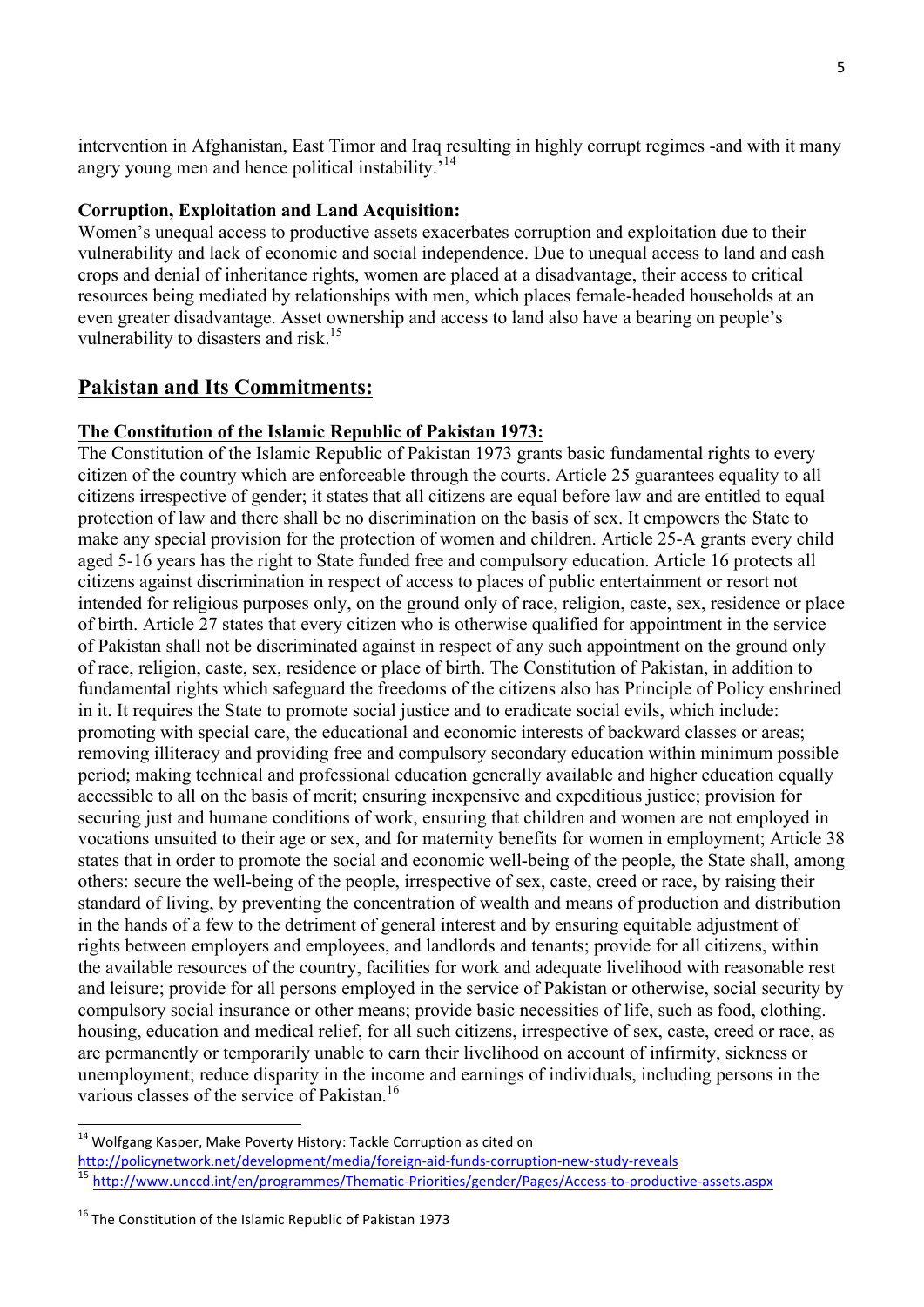## **Pakistan Penal Code: Laws to Protect Women:**

Pakistan in addition to constitutional safeguards has endeavoured to protect women by promulgating laws and to criminalize offences which exploit women through abduction, trafficking, prostitution, slavery, acid and burn attacks, honour killings, forced marriages, deprivation of inheritance rights and evil customs in which women are exchanged in order to settle criminal and civil disputes. Certain sections of the controversial Hudood Ordinance have been repealed and changes have been made to the procedural law; the offence of rape, punishable with death or life imprisonment and a minimum mandatory sentence of 10 years is back on the Pakistan Penal Code by virtue of sections 375 and 376. Section 509 of the PPC has been amended to include sexual harassment as an offence in addition to promulgation of Harassment against Women at Workplace Act 2010. The PPC also provides protection to women against forced abortion and offences arising out of marital issues.

## **Pakistan: Anti-Corruption Laws:**

 

Pakistan has a number of anti-corruption laws and provisions included in the Penal Code, a few of these are re-produced below. In Pakistan the problem lies not with the lack of laws which address the menace of corruption but rather with the fair implementation of the same. Pakistan has anti-corruption agencies at both the federal and provincial levels which include the National Accountability Bureau (NAB), Federal Investigation Agency (FIA) and Anti-Corruption Establishments (ACE) yet it is one of the most corruption prone country.

## **Pakistan and Convention on the Elimination of All Forms of Discrimination against Women (CEDAW)**

Pakistan ratified the CEDAW in 1996 thus committing to undertake a series of measures to end discrimination against women in all forms, including: to incorporate the principle of equality of men and women in their legal system, abolish all discriminatory laws and adopt appropriate ones prohibiting discrimination against women; to establish tribunals and other public institutions to ensure the effective protection of women against discrimination; and to ensure elimination of all acts of discrimination against women by persons, organizations or enterprises. Pakistan is striving to honour its international commitments and has officially taken the stance of promoting equality and empowerment of women.

#### **United Nations Security Council Resolution 1325 (2000)**

Resolution 1325 (2000)<sup>17</sup> on women and peace and security was adopted by the Security Council on 31 October 2000. The resolution reaffirms the important role of women in the prevention and resolution of conflicts, peace negotiations, peace-building, peacekeeping, humanitarian response and in post-conflict reconstruction and stresses the importance of their equal participation and full involvement in all efforts for the maintenance and promotion of peace and security. Resolution 1325 urges all actors to increase the participation of women and incorporate gender perspectives in all United Nations peace and security efforts. It also calls on all parties to conflict to take special measures to protect women and girls from gender-based violence, particularly rape and other forms of sexual abuse, in situations of armed conflict. The resolution provides a number of important operational mandates, with implications for Member States and the entities of the United Nations system.<sup>18</sup> Pakistan has been actively involved with NATO and has aimed at improving dialogue with other members and as a result of this cooperation information-sharing of common security concerns and interests saw a dynamic increase. Delegations of Pakistan's women officers also visited NATO

<sup>&</sup>lt;sup>17</sup> United Nations Security Council Resolution 1325 (2000) text available at <u>http://www.un.org/events/res\_1325e.pdf</u><br><sup>18</sup> http://www.un.org/womenwatch/osagi/wps/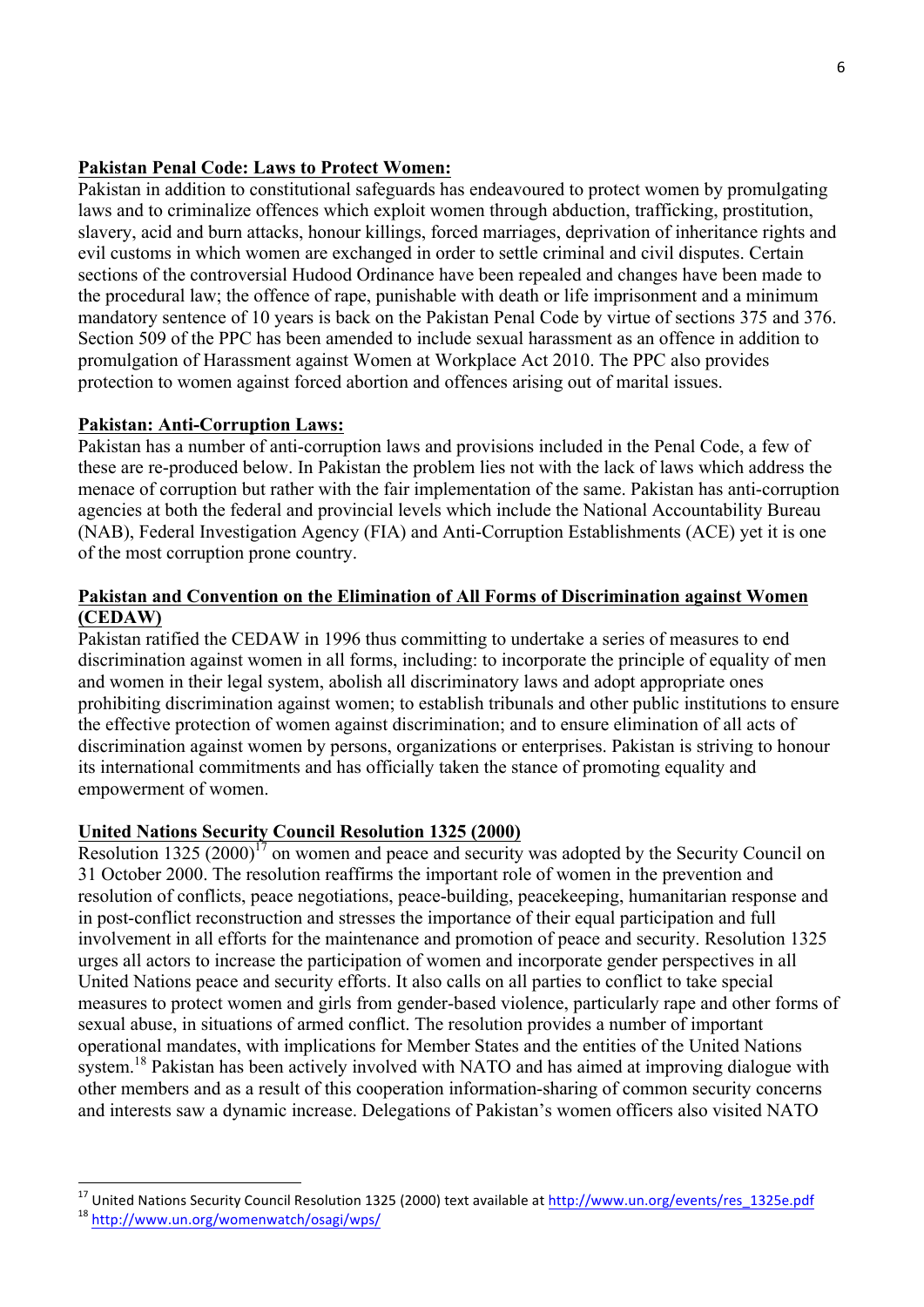Headquarters in context of the UNSCR 1325 which has supported Pakistani women to play a vibrant and active role in the armed and civil forces as well as across the society.<sup>19</sup>

## **Mechanisms to Address Corruption Affecting Women in Pakistan**

**Protection and Enforcement of Fundamental Rights:** The constitution of Pakistan guarantees numerous fundamental rights to its citizens, as enumerated earlier, which includes equality in all spheres to women. Education is the key to an empowered woman; through education comes the realization and enforcement of one's rights. Awareness of one's rights creates the will to protect them and to strive for a better quality of life with access to justice. By enforcement of fundamental rights come equality and a fairer system where the incidence of corruption is lower since the chances to exploit citizens due their unequal access to basic rights has been curtailed. This can only be achieved by changing the mind-set of the society, which perceives corrupt practices as a way to achieving its rights; an independent, fair and corruption-free judiciary is the cornerstone of this exercise. The rampant corruption in the lower judiciary needs to be weeded out so that speedy justice and equal rights can be guaranteed and provided at the grass root level. Protection against gender-based violence discrimination and harassment which hinder women's active participation needs to be implemented on an urgent basis.

**Role in Decision Making**: An enhanced vibrant and active role of women in decision making at all levels and spheres of life is another aspect of combating corruption. The inequality of genders in the society gives rise to lop-sided decisions and policies. Since women are not represented in most key issues the resulting policies do not take into account the effects on women. Though Pakistan had women parliamentarians they are under-represented and such subject to harassment and inequality themselves; greater number of women parliamentarians will ensure a balance, however since the mechanism of political parties is not above board and seats/tickets allocated to contest elections are based on personal connections and social standing, the representation of women from the poor segment of the society, which is most affected by corruption is virtually non-existent. Unless and until women from the lower segments of the society are given an active role in decision making the issues which breed corruption cannot be addressed effectively.

**Economic Independence:** As pointed out, corruption and corrupt practices affect public and private resources. Pakistan has promulgated laws to protect women and their inheritance rights. Land acquisition is a basic fundamental right and strengthens the economic independence of women. The access to credit facilities with interest free loans, promotion of female entrepreneurs, provision of daycares and elderly care to encourage women to participate effectively in the workforce, salaries at par with male employees, increased representation of women in all segments and professions, effective implementation of anti-corruption and accountability laws against perpetrators who block women's access to resources such as clean water, energy, health, education, necessary licenses and permits for business is the key to combating corruption. The World Bank has initiated various projects which aim at poverty alleviation in Pakistan. The target population for the project is poor rural and urban communities, with specific emphasis being placed on gender and empowerment of women. Benefits accrue directly to the vulnerable through income generation, improved physical and social infrastructure, and training and skill development support. Women and girls in particular have benefited, since they bear a higher share of the burden of poverty because of fewer economic opportunities and lower endowment of land and other income-generating assets. 20

 

<sup>&</sup>lt;sup>19</sup> http://www.nato.int/cps/en/SID-483ED6A8-159D9975/natolive/news\_70676.htm?selectedLocale=en<br><sup>20</sup>http://www.worldbank.org.pk/WBSITE/EXTERNAL/COUNTRIES/SOUTHASIAEXT/PAKISTANEXTN/0,,print:Y~isCURL:Y~con tentMDK:20170390~pagePK:1497618~piPK:217854~theSitePK:293052,00.html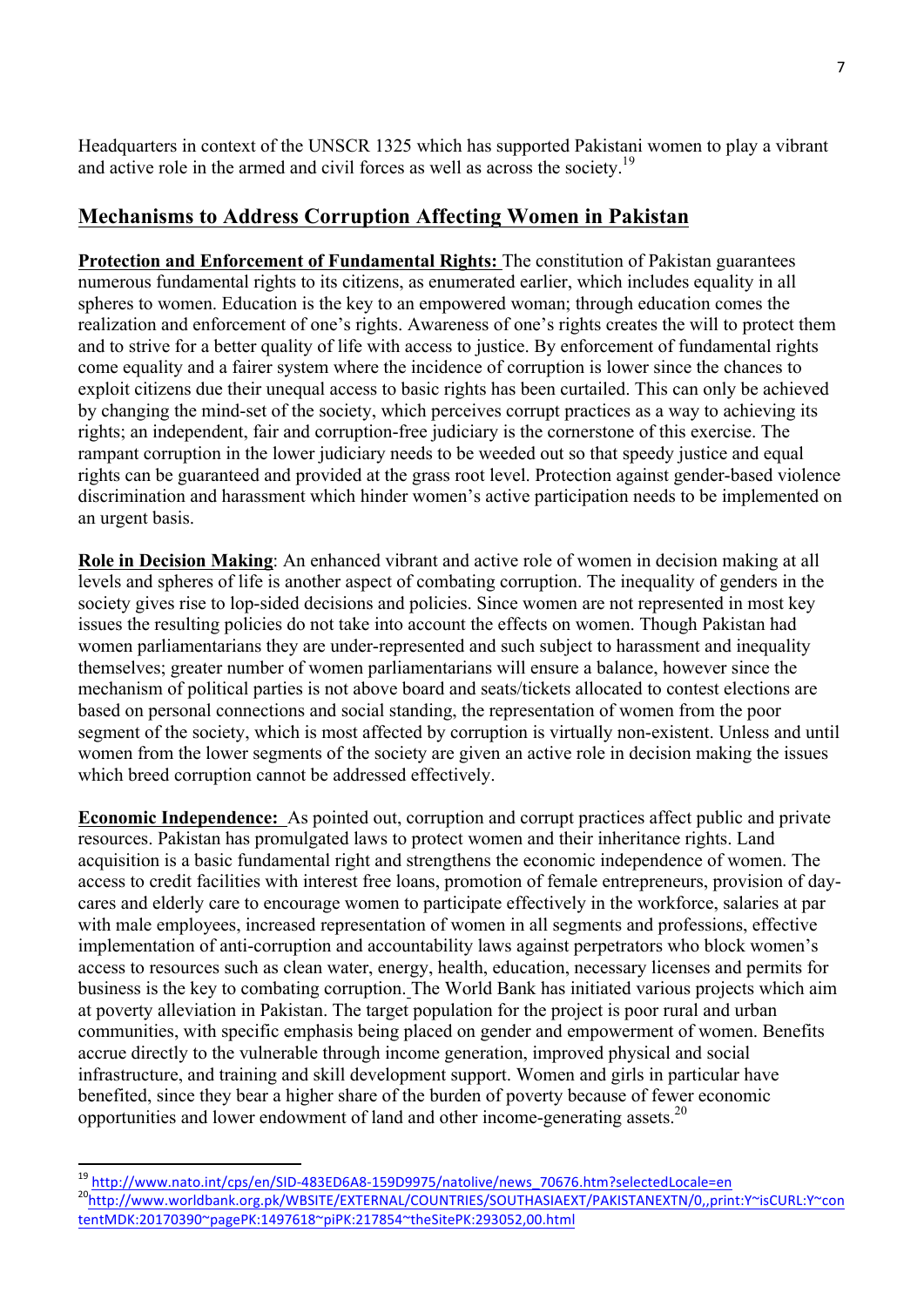By providing women with land ownership which grants them access to credit and extension and technological services, female headed households will be placed on an equal footing with and become key players in agricultural and pastoral groups, with adequate food security including cash crops and less exposed to corruption and exploitation.

**Transparency in Public Procurement:** Rules and Conditions of Procurement should be based on open, competitive tendering with pre-disclosed evaluation criteria for selection and award and citizen monitoring thus providing transparency to procedures and necessary Checks and Balances which are powerful deterrents to bribery.<sup>21</sup>

**Transnational Business Transactions:**It is imperative that from the public policy perspective, measures be identified and developed to minimise the negative impacts of companies operating in conflict-prone zones; and to maximise companies' contribution to peace building. Foreign companies should be encouraged to increase investment in the local community in a way that does not reinforce tensions or otherwise contribute to conflict, and that maximises developmental and peace building goals by contributing resources to provide public services that are not supplied by the local or national government, since the company is often the only effective alternative source. Investment in the local community means increased engagement between the company and the local community, with the company improving the transparency of its operations by providing more information about local activity and consulting regularly with the community.<sup>22</sup>

**Corruption in Developmental Aid:** It has been suggested that there is hope for reducing corruption by confining overseas aid to emergencies such as Asia's tsunami in 2004 and Pakistan's earthquake in 2005 and to tie all aid to stringent conditions of corruption control. 23

**Women and Corruption:** Some studies have cited statistical evidence which suggests that countries which have a higher number of women in politics and workforce had lower levels of corruption. Cross country data showed that women were less involved in bribery, and were less likely to condone bribe taking. This finding promotes the notion that developed countries which have liberal democracies and consequently a higher number of women in parliament and employment have lower levels of corruption when compared to developing nations where democratic process, hence involvement of women is not that high. This has led researchers to suggest or postulate that there is a possibility of women playing a crucial role in fighting corruption.<sup>24</sup> This view has been challenged in a number of studies; Anne Marie Goetz argues that women's incorruptibility is a myth which is grounded in essentialist notions of women's higher moral nature and an assumed propensity to bring this to bear on public life and particularly on the conduct of politics. She suggests that such findings are based on perceptions and the fact whether women are more or less corruptible is based on the gendered nature of access to politics and public life which shapes opportunities for corruption rather than on morality. Goetz also stresses that both genders experience corruption differently.<sup>25</sup>

Findings of an experiment by Rivas suggests that since women are more relationship oriented then men, may have higher ethical standards of behaviour and may be concerned with common good, willing to sacrifice private profit, which is important for political life. The results suggested that since

 

<sup>21</sup> http://www.transparency.org.pk/documents/TIPakPaper.pdf

<sup>&</sup>lt;sup>22</sup> Transnational Corporations in Conflict Prone Zones: public policy responses and a framework for action http://www.conflictsensitivity.org/sites/default/files/Transnational\_Corporations\_Conflict\_Prone.pdf

<sup>&</sup>lt;sup>23</sup> Wolfgang Kasper, Make Poverty History: Tackle Corruption as cited on<br>http://policynetwork.net/development/media/foreign-aid-funds-corruption-new-study-reveals

 $\frac{1}{24}$  Swamy, Knack, Lee and Azfar, Gender and Corruption, World Bank 2000

 $25$  Anne Marie Goetz, Political Cleaners: Women as the New Anti-Corruption Force?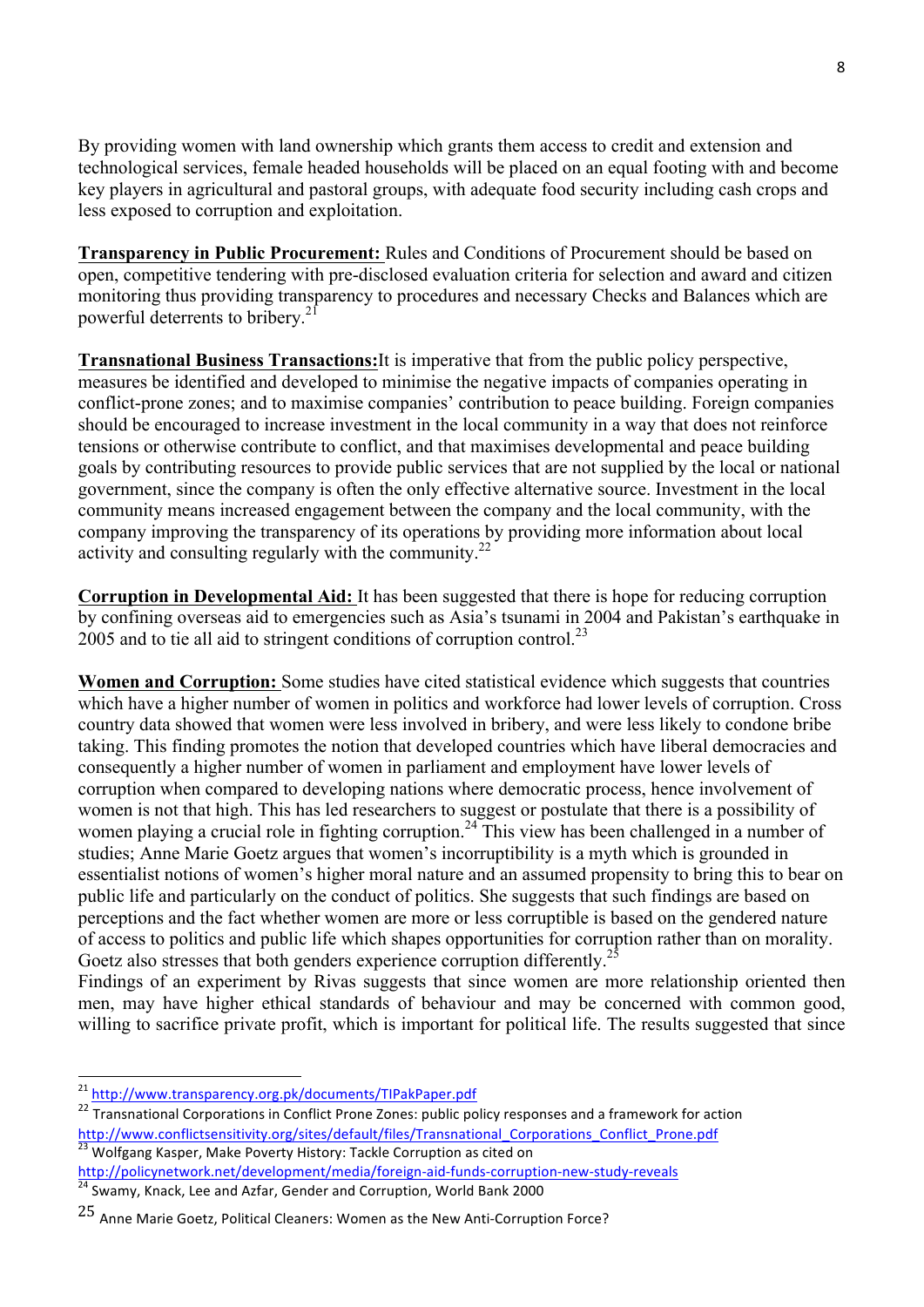women are less corrupt than men, increasing their participation in the labour force and politics may help in reducing corruption.<sup>26</sup>

**Accountability and Corruption:** A report published by UN Women states that a lack of accountability for action in politics, public services, markets, justice systems, and aid and security directly affects the realization of gender equality and frustrates progress towards Millennium Development Goals. The report concludes that for many women progress has been far too slow and that gender- sensitive accountability systems are required to ensure power holders match commitments with resources and action. It argues that two elements are essential if accountability systems are to work for women. Firstly, women must be full participants in public debates and power delegation processes and secondly, power holders must be required to answer for their performance in advancing women's rights. $27$ 

## **Government of Pakistan's Proposed Strategy**

The Economic Growth Framework prepared by the Planning Commission lays emphasis on productivity led growth through community and youth development. Proactive role of the private sector is recognized while the Government would be more of a facilitator to protect rights, provision of public services, such as education, health and protection against exploitative practices. It also acts as a catalyst to promote innovation, entrepreneurship and skill development for empowerment of women. Women being potential resource for development require key policy and strategy changes for their optimal involvement in the development process. As women's concerns are cross-cutting in nature following two clear policy directions have been chalked out that will integrate gender issues systematically across other sectors. Rights-based framework where women are seen as citizens who require affirmative action to ensure their equality and empowerment as effective human capital: Overall development programs should expand women's economic opportunities, ensure health accessibility and effective improvement in women specific health indicators, and assuring education, security and rights. Based on the above policy directions, main elements of the women empowerment strategy are presented as under:

- Power and decision-making within the private and public sector
- Governance and institutional mechanisms
- Women's legal rights and entitlements
- Economy, poverty and livelihoods
- Women, security and violence<sup>28</sup>

## **Future Possible Challanges**

 

Pakistan is the world's sixth most populous country with an estimated population of over 187 million. It suffers from a number of social, political, and economic problems not the least of which is terrorism and unwanted population growth. It is projected that by 2050 Pakistan would be the third most populated country in the world. Pakistan is burdened with endemic corruption, political turmoil and huge cycle of debt, hindering its progress.

While efforts are being made to empower women on a national level, in collaboration with international donor agencies, local and foreign organisations, civil society and the judiciary playing a vibrant role to enforce human rights and stem corruption through various landmark judgements, full realization of the goal of making Pakistan a corruption-free society is a long way off. The government

 $^{26}$  Maria Fernanda Rivas, An Experiment on Corruption and Gender

<sup>&</sup>lt;sup>27</sup> United Nations Women, Who Answers to Women? Gender and Accountability  $^{28}$  http://www.pc.gov.pk/annual%20plans/2011-12/chapter-17\_women\_empowerment.pdf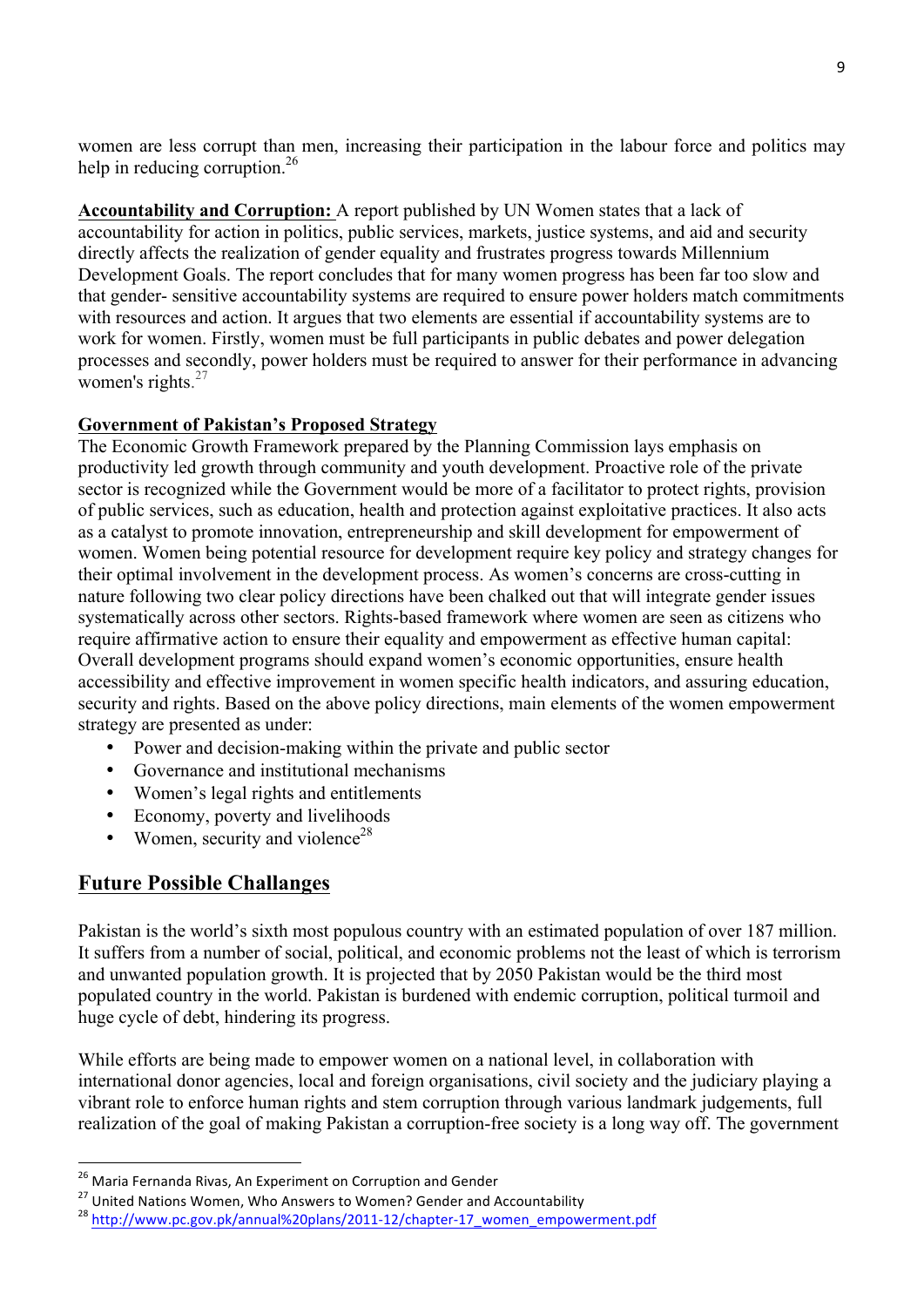has made no effort to control the rampant and virtually endemic corruption and has unfortunately contributed manifold to its increase making Pakistan one of the most corrupt countries.<sup>29</sup>

In a society where women face many challenges on account of their social standing, economic dependence, gender based violence, lack of freedom of movement and access to public places, limited access to education, justice, political equality and limited role in decision making, the benefits of all the laws and developmental agendas and policies cannot be realized fully. The Annual Plan 2010-2011 states that in addition to the obstacles to women's empowerment emanating from systematic economic and social marginalization, women of Pakistan, in addition, in the recent past have been subjected to the threat of extremism, militancy and obscurantism through a surge in socio-political conservatism. The major challenges for women development and empowerment are: Discriminatory laws, parallel legal system and ruling of Jirgas, Panchayats impede realization of equal citizenship to women; Neglect of human security due to state centric approach to security; Religious extremism and potential violence against women due to patriarchal understanding of religion and culture in conflict areas; Nonrecognition of women work in rural areas and informal sector in GDP; Lack of access to resources, basic facilities and entitlements: economic, social and political; Ineffective representation of women's issues and concerns in policy formulation and implementation process; Exclusionary attitude of state machineries and governance mechanism; Exclusion of gender consciousness in hard sectors; Dimensions of gender gap in education; Inadequate health and reproductive outcomes for women.<sup>30</sup>

Pakistan is making an effort to empower women by mainstreaming gender at all levels of governance structure through institutional, policy and political reforms, by extending micro-credit facility, by providing skill training, by working on family protection, rehabilitation and crises centres, health care, mobility support and awareness raising.

Even before Pakistan ratified various international commitments, it had constitutional safeguards in place which extend protection to women in respect of fundamental rights. The constitution also allows the State to promulgate specific laws relating to women and children. But the essence of all the laws lies in their speedy and effective implementation to limit the possibility of women being affected by corruption and corrupt practices. Given the rampant and endemic corruption in governance and lower judiciary this is indeed a challenge.

Pakistan is faced with the challenge of mainstreaming gender at all levels of governance structures. Massive reforms in institutional restructuring, policies and fiscal arenas, women employment in public sector and women`s political participation is the need of the day and future.

Food and Energy crisis has grown into gigantic proportions with poor and corrupt governance which has promoted enrichment of a few to the detriment of its people. Unequal access to food and a failure to control the perpetually soaring prices of essential items and necessities of life has driven many far below the poverty line and has created social unrest and a massive increase in crime. It is estimated that 50 percent of the population was spending their 65-75 percent of income on food at the cost other social expenditures such as shelter and education and health. Food insecurity causes women, children and elderly to suffer as the available food is diverted towards the males in order to keep them healthy for employment. Though Pakistan produces enough food, inadequate storage leads to massive wastage; natural disasters have also placed a burden on Pakistan's food reserves. If better management of these essential resources is not forthcoming a serious shortage, vis a vis supply and demand, is going to impact women as a vulnerable group, exposed to corrupt practices including bribes, which

<sup>&</sup>lt;sup>29</sup> Corruption Perception Index 2011, TPI, http://cpi.transparency.org/cpi2011/results/

<sup>&</sup>lt;sup>30</sup> http://www.pc.gov.pk/annual%20plans/2011-12/chapter-17\_women\_empowerment.pdf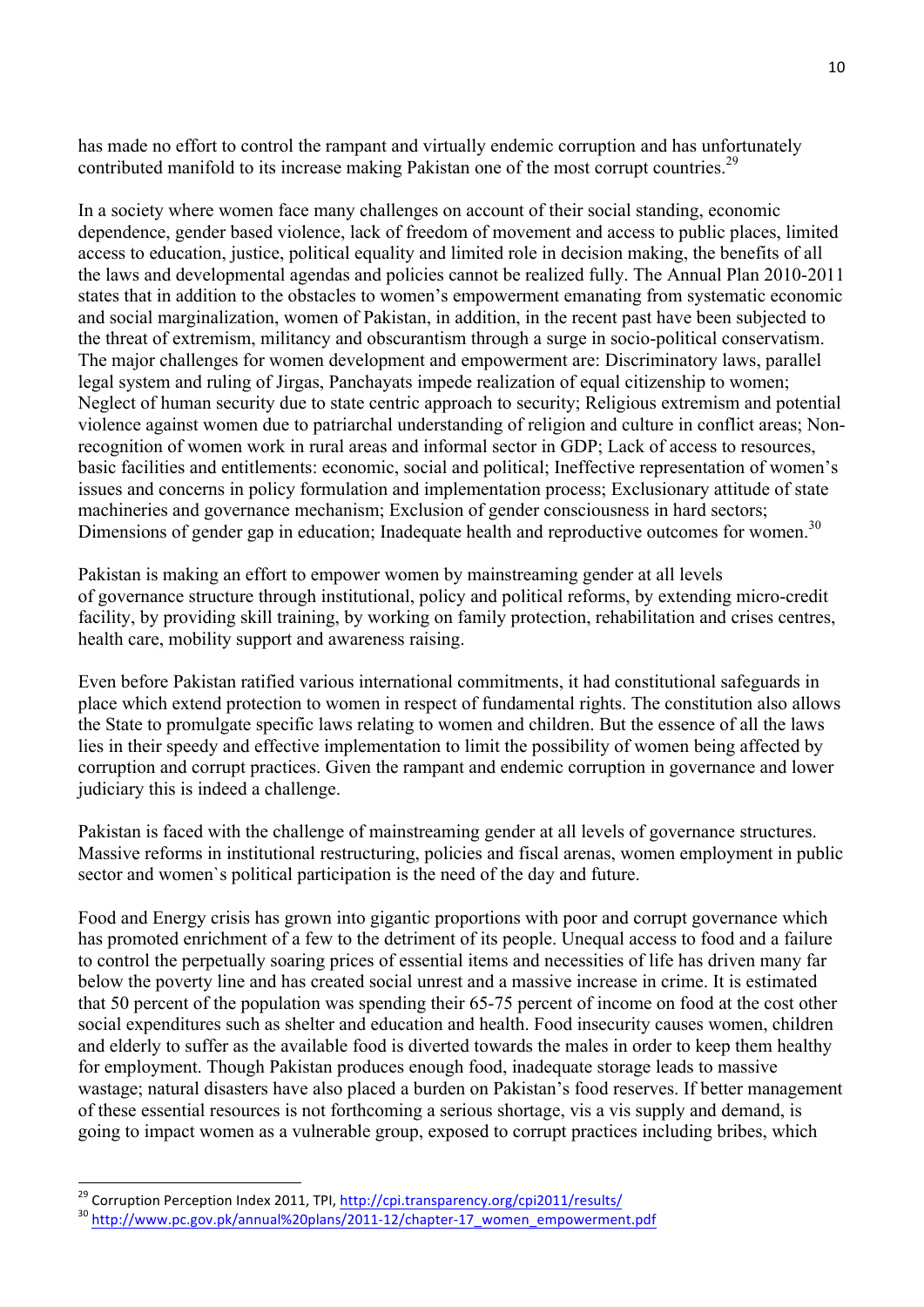they can ill afford, in order to procure essential every day necessities for their dependants resulting in less available cash for other basic needs such as health, education and savings.

Half of Pakistan's population are women and given the security situation they are the worst affected along with children. It is imperative that women be assigned an active role in dialogue on restoring peace, stability and reconstruction and rehabilitation efforts in the conflict and disaster stricken areas. Sincere efforts to control the drug and arms trade, trafficking and transparency in governance and judicial dispensation are needed. Exploitation through gender based violence and economic and social deprivation should be remedied.

## **WRN's Strengths versus Opportunities**

The Women's Regional Network is in a position to connect communities of women leaders in Afghanistan, Pakistan and India to learn from each other and construct common agendas across borders on the inter-linkages between security and extremisms, corruption and militarization of aid and development as they impact women's lives. By focusing its activities on strengthening of democratic values the network can ensure women's political and economic participation as nonnegotiable in the struggle towards peace and justice.

Women's regional Network by playing a facilitative role in assisting communities of women to share their successes, promotes learning from each other's challenges, constructs common agendas across borders, and identifies and pursues ways to collaborate and advances common goals and values to bring peace, stability, justice and economic growth to the region.

As conditions deteriorate and tensions escalate in Pakistan, India and Afghanistan, further challenges appear on the field. Contributing factors such as disastrous flooding, the influx of refugees and migration, the enhance influence of the drug trade, increased terrorism and recent discovery of mineral riches, has amplified existing corruption which requires that the women of the region join and act together at this critical moment.

Migration, economic decline and war constitute a set of experiences that have a profound negative and potentially irreversible impact on women's lives. The volatile atmosphere created by such conditions requires neutral and impartial spaces for dialogue among women from the region and beyond. WRN plans to identify and support working partnerships of women in this region to decide the key issues they have in common; share and discuss challenges they face, learn from each other's success and determine appropriate research and supporting documents neede to design a common agenda. By collaborating with global women of influence, creating a secretariat and exploring the usefulness of a permanent structure after the Network, WRN is making an effort to help further regional partnerships and to aid them in ensuring that women's role and influence is embodied in future developments of their political and civil institutions.

International attention and support for women of the region is a long-term process. This is one more step in helping to empower and give greater voice to the women in Afghanistan, Pakistan and India in their work to improve the stability of their countries with improved quality of life for their citizens.